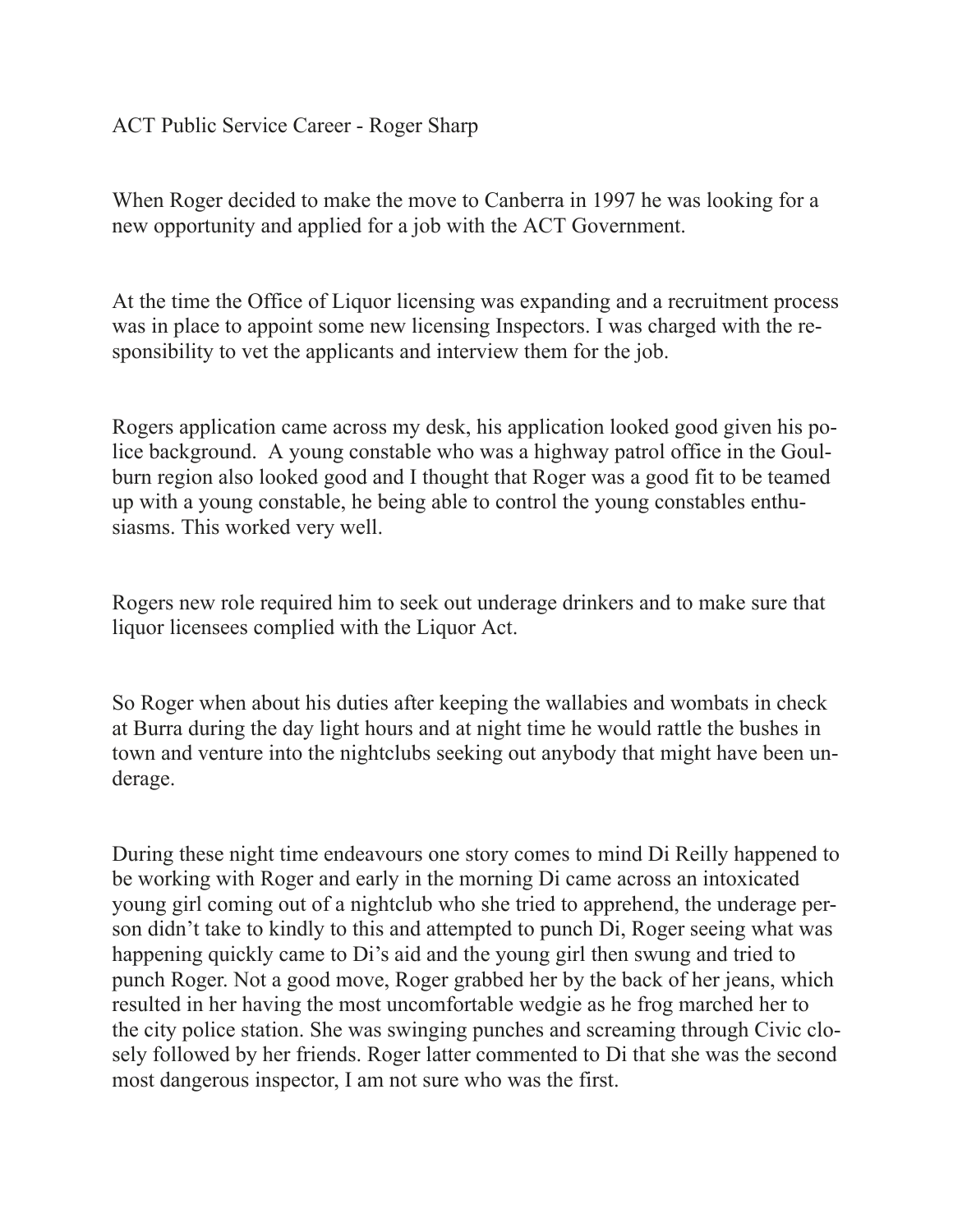A few years on this law enforcement stuff didn't interest Roger any longer and a new venture was awaiting him. Changers were about to happen the Liquor Section took over Consumer Affairs and the Office of Regulatory Services came about, and the opportunity arose for Roger to be charged with the responsibility of the front office in a Customer service role. Roger was now looking for a day time job so he didn't have to doge the kangaroos and wombats on the way home in the early hours of the morning on his trip back to Burra after an exhausting night on the job.

An ACT Politician once referred to the Office of Regulatory services as being responsible for sex, drugs and rock-n-role. Roger in his customer service role was responsible to keep the register of Brothels and sex workers in the ACT, licence and renew licenses for those wishing to sell and produce X Films, licence and renew those wishing to sell legal drugs being alcohol and tobacco and the licensing nightclubs hence the term sex, drugs and rock-n-role fitted in well the role he was now responsible for.

Roger liked to do his customer service role the way he thought was best he was stubborn and determined these being the very characteristics, along with others that made him good at his job. Senior Management didn't always agree with his management style and he would let them know in unambiguous terms when he didn't agree with them, however he would knuckle down and get on with the job and deliver on what was required. A good example of the was when management introduced a revised computerised licensing system which Roger hated with a passion. He had no problem in interpreting policy or instructions to suit his view of the situation.

Roger was well liked by the business people that came into contact with him he helped many get into business and was alway there if they needed further assistance.

Roger was an excellent teacher and mentored the younger staff who used to find their way to licensing through the registration area. After Roger retired those same staff would keep in contact with him and meet for coffee or lunch.